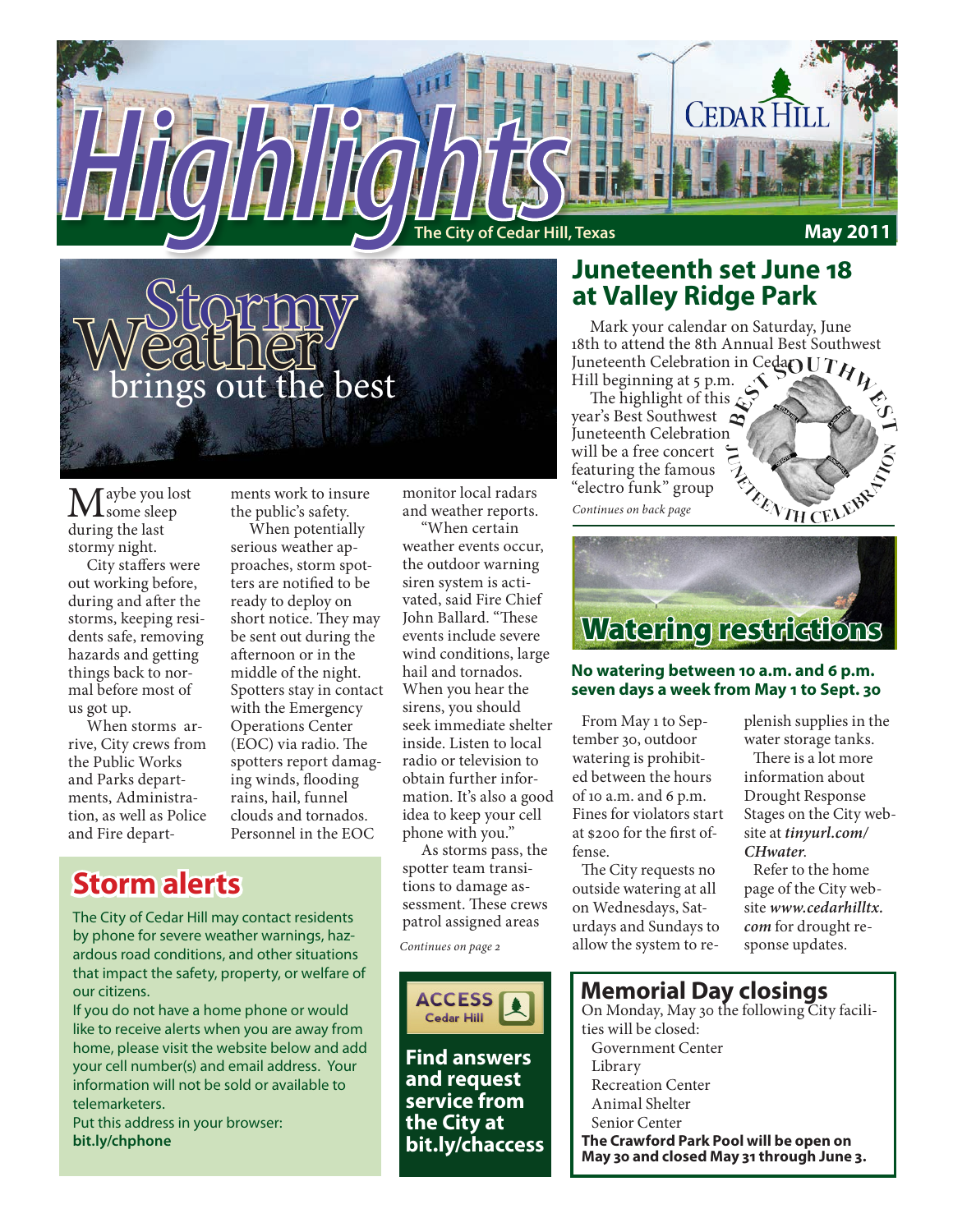

## **KCHB & Arbor Day Foundation celebrate the 'greening' of Cedar Hill**

Over 100 volunteers from the community helped pick up litter all over Cedar Hill and joined together to celebrate Arbor Day in April.

After the litter pick up, coordinated by Keep Cedar Hill Beautiful (KCHB), volunteers enjoyed a hot dog lunch from the Lions Club and door prizes provided by other sponsors.

The Parks & Recreation Department gave away trees. The highlight of

the day was the Arbor Day Proclamation read by Mayor Rob Franke and the announcement that for the third year Cedar Hill is recognized by the Arbor Day Foundation as a Tree City USA.

" We commend Cedar Hill's elected officials, volunteers and its citizens for providing vital care for its urban forest,"

The Tree City USA banner is displayed by City Council member Cory Spillman, left, and members of the Cedar Hill Parks & Recreation Tree Board at the KCHB/Arbor Day event at Virginia Weaver Park.

said John Rosenow, chief executive and founder of the Arbor Day Foundation. "Trees provide numerous environmental economical and health benefits."

## Stormy *From front page*

and report fallen trees, downed power lines, dark traffic signals, flooded streets and rising creek levels.

As these conditions are reported to the EOC, crews are assigned to set up temporary stop signs, block off areas of high water, detour traffic where necessary and begin removing debris from the streets.

Remember that downed power lines should be treated as if they are live. Report them to 911 immediately.

Residents should

report power outages to service providers at the following numbers: Oncor – 1.888.313.4747 or Hilco Electric Coop  $-1.800.338.6425$ 

By the time most of us get up, much of the recovery work has been completed. City crews were out during and after the storm and stay until the situation is under control.

Remember, these are not special crews, they are the same people you see every day mowing the medians, patrolling the streets and keeping your water system working

#### properly.

Next time a storm wakes you up, remember that City personnel are out there watching over the city and working to resolve issues so that you can get on with your day.

000000000000000000 When mailing items to the City of Cedar Hill, please note that the address is: **285 Uptown Blvd., Cedar Hill TX 75104.** The City no longer receives mail at P.O. Box 96**AAAAAAAAAAAAA** 

## **Protect puppies from Parvo**

Simply vaccinating your dog annually will protect him from two deadly viruses, Parvo and Distemper

"At this time of year we see an increase in the community of these two viruses," said Alissa Prelis, Manager of the Tri-City Animal Shelter & Adoption Center.

"The great thing is that you can save your pet from this agony just by taking him every year to get vaccinated," she said. Prevention is truly the best medicine.

Watch your pets carefully for these signs.

#### **Parvo virus**

• Young dogs and puppies are at a greater

risk • The virus is extremely hardy, surviving up to 6 months outside of its host.

• First signs are lethargy and loss of appetite followed by vomiting, diarrhea and dehydration • Survival is possible



if caught early and treated immediately but can be expensive



#### **Distemper virus**

• Often difficult to diagnose as, at first, it mimics a common upper respiratory infection first (coughing, sneezing, runny nose)

• Can progress to affect every system in the body including the central nervous system causing twitching and seizures

• Is usually fatal

 For more information about these fatal viruses and to get your pet protected, contact your veterinarian. A list of local veterinar-

ians is available from the Tri-City Animal Shelter & Adoption Center at 972.291.5335.

#### **Family Kite Fly Winner**

Lexis Jackson won a free designer kite, donated by Gloria Harmon, at the Family Kite Fly event sponsored by the Parks and Recreation Dept. on April 10. Young people of all ages enjoyed seeing the brightly colored creations dancing in the sky over Valley Ridge Park.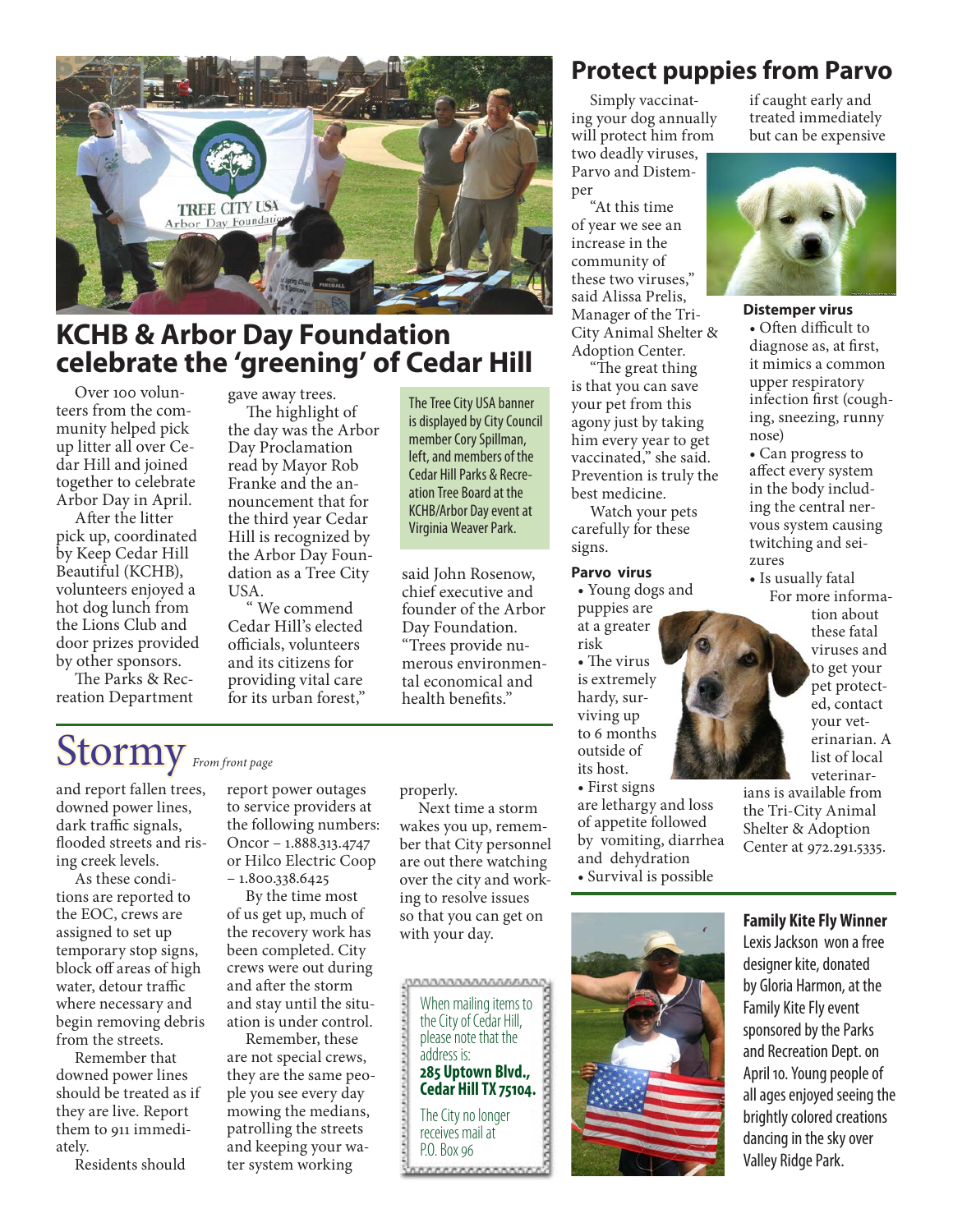## City Council



Above: Mayor Rob Franke presents a proclamation designating National Public Safety Telecommunications Week to Dona Fernandes, Managing Director of Southwest Regional Communications Center, the dispatch center for 911 calls for the cities of Cedar Hill, DeSoto and Duncanville. Fernandes later presented information about SMART 9-1-1 to the City Council.

**Below:** City Council member Wallace Swayze reads the inscription on her star to April's Star Student Shunkecia Lewis, an 11th grade student at the Collegiate High School. Shunkecia was nominated by her teachers for her academic and leadership achievements at the school.



Below: At the E-waste Event in April, a television, headed for recycling,is unloaded from the pickup of a Cedar Hill resident. This TV, added to a semi- truckload of other TVs, monitors, computers, printers and other electronic gear, was taken to a recycling vendor who saves over 95% from the landfill.



# Community Calendar

### May 2011

#### 24 City Council Meeting

6 p.m. Briefing Session, public meeting 7 p.m. City Council meeting Government Center, Cedar Hill Room

### June 2011

#### The June Music in the Park series of concerts has been postponed.

#### 2 Cedar Hill public schools close for summer

#### 4 Kid Fish

8 a.m. to 1 p.m. Valley Ridge Park Pond, 2850 Park Ridge Drive Children 16 and under can bring tackle or use provided equipment. Register early for free T-shirt. Prizes awarded at free hot dog lunch.

#### 9 Swimming Lessons begin

Register at 972.291.5130 Crawford Park Pool at 410 Straus Rd.

#### 10 Flick-n-Float series (second Fridays in June, July and August)

8-10 p.m., Crawford Park Pool at 410 Straus Rd., \$2 per person Relax on your float in the pool and enjoy a family-friendly movie. The concession stand will be open. Call 972.291.5130 for details.

#### 18 Juneteenth

5-10 p.m. Amphitheater at Valley Ridge Park, 2850 Park Ridge Dr. Live music, stage presentations, exhibits

## July 2011

#### 1-31 July is National Parks and Recreation Month

Get involved with the "Adopt-a-Park" kick off. Watch the City website for more information about how you can adopt your favorite park and help keep it safe, beautiful and litter free.

#### 4 Red, White and Pool

1-5:45 p.m. Crawford Park pool. \$2 admission. Family-friendly games and competition. There will be a slip 'n' slide for everyone to enjoy and a water slide for the little ones.

#### 8 Flick-n-Float (every 2nd Friday in June, July and August)

8-10 p.m. Crawford Park pool. \$2 admission. Relax on your float in the pool and enjoy a family-friendly movie. The concession stand will be open. Call 972.291.5130 for details.

#### 15 Senior Center Health Fair

10 a.m. to 2 p.m. at the Cedar Hill Senior Center, 1740 Mansfield Rd. Take an active approach to staying healthy by taking advantage of the information available at the event. Vendors desiring a booth should call the Senior Center at 972.291.5353. **May 2011**<br> **24 Care Coral Meeting**<br> **6 p.m. Driveing Season, public meeting**<br> **Coral meeting**<br> **Coral meeting Coral meeting**<br> **Coral meeting Coral meeting**<br> **Coral meeting Coral meeting Coral meeting Coral meeting Coral m** 

**To submit your community organization's activity to be considered for this Com-**